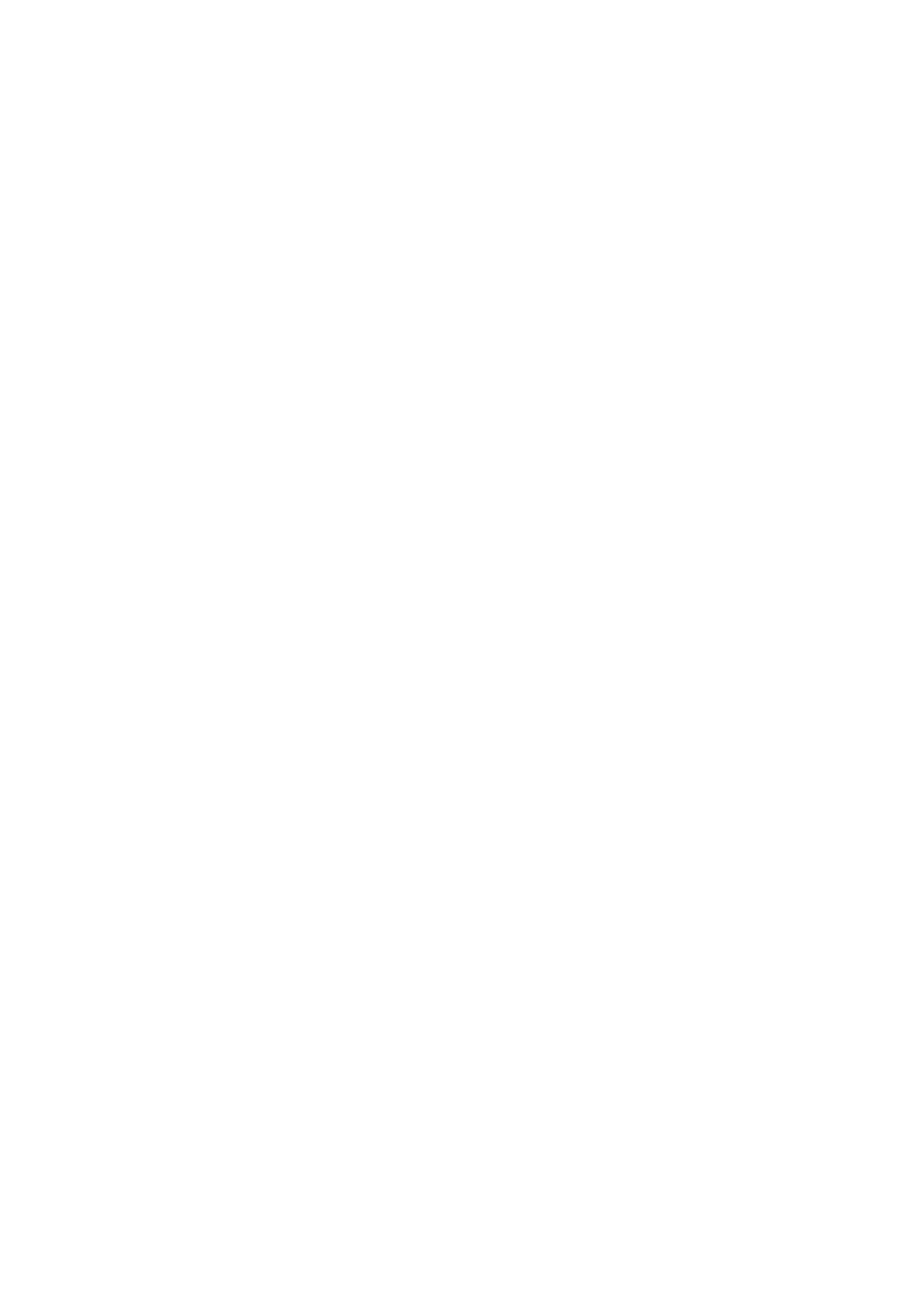## **ELECTROTECHNOLOGY**

**Attempt SIX questions only.**

**All questions carry equal marks.**

**Marks for each part question are shown in brackets.**

1. A non-linear element is connected in series with a resistor across 240 V. d.c. supply.

The non-linear element is governed by the law  $I = kV^2$ . When the resistor is set to 10  $\Omega$  the supply current is 12 A.

(a) Calculate EACH of the following:

|  | (i) the resistance value required to reduce the current to $8 A$ ; |  |
|--|--------------------------------------------------------------------|--|
|--|--------------------------------------------------------------------|--|

- (ii) the resistance of the non-linear element when the current is 8 A. (2)
- (b) The supply voltage is reduced to 159 V. Calculate the power dissipated in the non-linear element if the series resistor is reset to 10  $\Omega$ . (6)
- 2. A 120 uF capacitor is charged through a resistance from a 12 V d.c. supply and the instantaneous charging current at switch-on is 2.55 mA.
	- (a) Calculate EACH of the following:

|                                                                                                                                | (i) the value of the charging resistance;<br>(ii) the time constant; |     |
|--------------------------------------------------------------------------------------------------------------------------------|----------------------------------------------------------------------|-----|
|                                                                                                                                |                                                                      |     |
|                                                                                                                                | (iii) the voltage across the capacitor after 2s of charging;         | (3) |
| (iv) the energy stored after 2 s.                                                                                              |                                                                      | (2) |
| After 2.5 s of charging the supply is switched off and the capacitor is<br>(b)<br>discharged through a 1.2 $k\Omega$ resistor. |                                                                      |     |
|                                                                                                                                | Calculate EACH of the following:<br>the new time constant;<br>(i)    |     |
|                                                                                                                                |                                                                      |     |
|                                                                                                                                | (ii) the voltage across the capacitor after 124 ms;                  | (3) |
|                                                                                                                                | (iii) the discharge current at 124 ms.                               |     |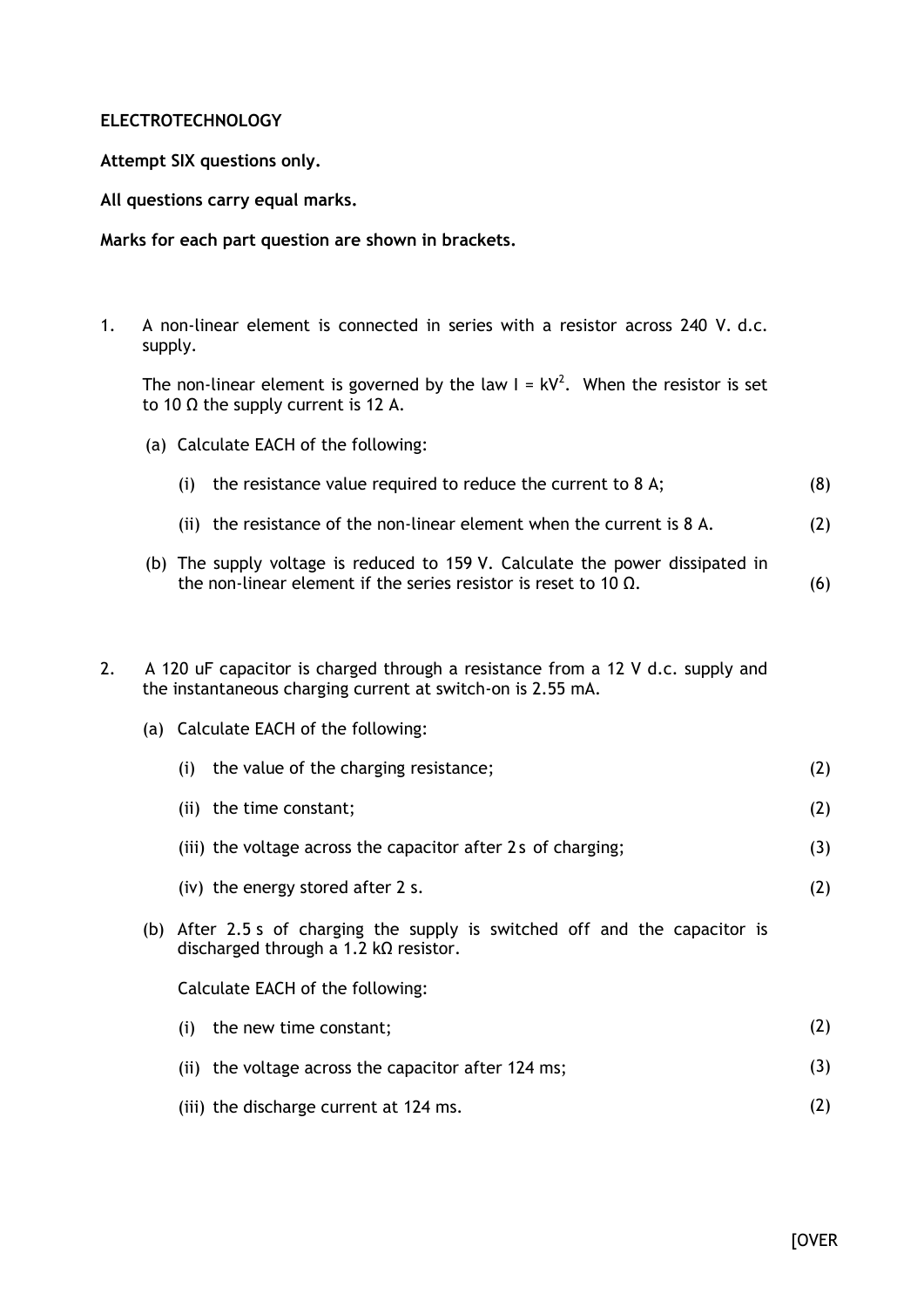- 3. An unstabilised d.c. power supply voltage which varies between 10 V and 60 V is connected across a stabiliser circuit comprising a 520  $\Omega$  resistor in series with a 8.2 V zener diode. The zener diode has a slope resistance of 12  $\Omega$  and requires a minimum operating current of 1 mA. The arrangement supplies a variable load current of 0-40 mA.
	- (a) Draw a circuit diagram of the arrangement. (2)
	- (b) Calculate EACH of the following:
		- (i) the load voltage when the load current is zero and the supply p.d. is 10 V;

(4)

(3)

- (ii) the load voltage when the load current is 40 mA and the supply p.d. is 50 V; (3)
- (iii) the minimum value of the supply p.d. to give a stabilised load voltage for a load current of 40 mA;
- (iv) the power dissipated in the zener diode when the supply is 60 V and the load current is 30 mA. (4)
- 4. A series circuit comprising a pure resistor 'R', a coil having resistance and inductance and a capacitor is connected in series across a 60 V variable frequency supply. When the supply frequency is 400 Hz the current reaches its maximum value of 0.8 A and the voltages across the pure resistor 'R' and the capacitor are 40 V and 200 V respectively.

Calculate EACH of the following:

| (a) the value of the pure resistor $'R$ ;      | (Z) |
|------------------------------------------------|-----|
| (b) the value of the capacitor;                | (2) |
| (c) the resistance and inductance of the coil; | (6) |
| (d) the $p.d.$ across the coil;                | (3) |
| (e) the coil power factor.                     |     |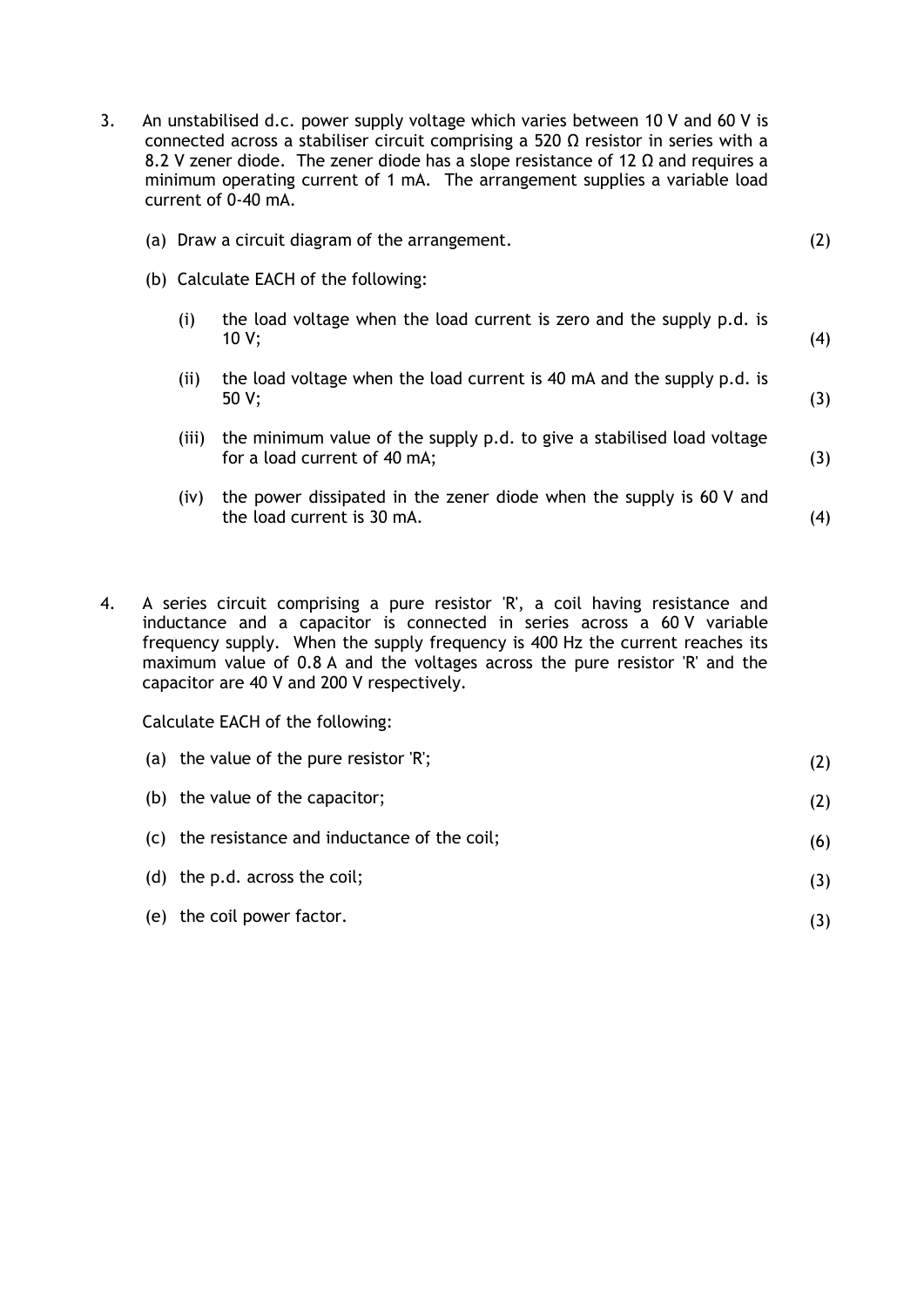| 5. |                                                                                                                                                                                                                               | (a) State two disadvantages of operating electrical circuits at a low power<br>factor.                                                        | (2)  |
|----|-------------------------------------------------------------------------------------------------------------------------------------------------------------------------------------------------------------------------------|-----------------------------------------------------------------------------------------------------------------------------------------------|------|
|    |                                                                                                                                                                                                                               | (b) A 3-ph, 440 V, 80 kVA transformer supplies a unity power-factor load of<br>15 kW and an inductive load of 55 kW and power-factor of 0.67. |      |
|    |                                                                                                                                                                                                                               | Determine the minimum kVAR rating of a load capacitor bank to ensure that<br>the supply transformer is not overloaded.                        | (10) |
|    |                                                                                                                                                                                                                               | Calculate the current supplied by the transformer in EACH of the following:                                                                   |      |
|    |                                                                                                                                                                                                                               | (i)<br>prior to the power factor correction being applied;                                                                                    | (2)  |
|    |                                                                                                                                                                                                                               | after the power factor correction is applied.<br>(ii)                                                                                         | (2)  |
| 6. |                                                                                                                                                                                                                               | (a) Describe the principle of operation of a 1-ph, a.c. power transformer.                                                                    | (6)  |
|    | (b) A 500 kVA power transformer has a full load copper loss of 4 kW and iron<br>loss of 2.5 kW.<br>Calculate EACH of the following:                                                                                           |                                                                                                                                               |      |
|    |                                                                                                                                                                                                                               |                                                                                                                                               |      |
|    |                                                                                                                                                                                                                               | (i)<br>the kVA load at maximum efficiency;                                                                                                    | (5)  |
|    |                                                                                                                                                                                                                               | the maximum efficiency for a load power factor of 0.75 lagging at this<br>(ii)<br>kVA rating in $Q6(b)(i)$ .                                  | (5)  |
| 7. | (a)                                                                                                                                                                                                                           | Explain the reasons for using instrument transformers in a ship's electrical<br>distribution system.                                          | (4)  |
|    | (b) Sketch a circuit diagram of a voltmeter, an ammeter and a wattmeter<br>connected to a 1-ph, a.c. circuit utilising appropriate current transformers<br>and voltage transformers on a set of a.c. switchboard instruments. |                                                                                                                                               | (6)  |
|    |                                                                                                                                                                                                                               | (c) Explain why the secondary windings of instrument transformers are<br>connected to earth.                                                  |      |
|    |                                                                                                                                                                                                                               | (d) A voltmeter, ammeter and wattmeter, connected to a 1-ph, a.c. circuit,<br>recorded the following readings:                                |      |
|    | 440 V, 570 A and 240 kW                                                                                                                                                                                                       |                                                                                                                                               |      |
|    |                                                                                                                                                                                                                               | Calculate the power factor of the circuit.                                                                                                    | (2)  |